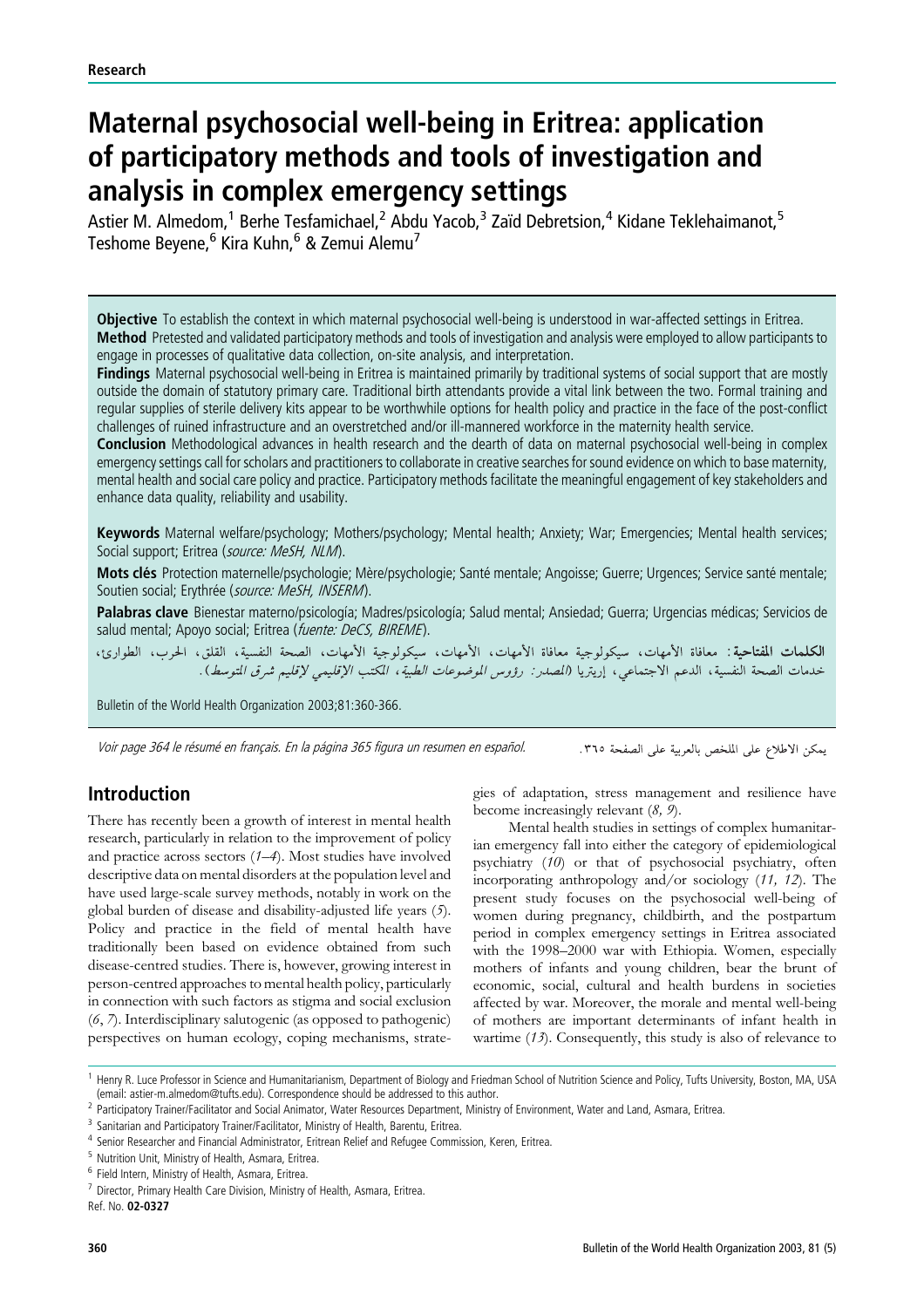infant and child health policy and practice in complex emergency settings.

Eritrea has a population of about 4 million and has frontiers with Djibouti, Ethiopia, and the Sudan. In the highlands, staple crops and cash crops are grown (taff, wheat, barley, maize and, in the green belt of Semenawi Bahri, coffee) and there is dairy farming and goat, sheep, and poultry production. In the lowlands and middle altitudes, agropastoralism and transhumance are practised. There are nine ethnic groups with marked linguistic and sociocultural differences: predominantly Tigrinya-speaking orthodox Christians in the highlands; mostly Moslem societies consisting of Afar, Bilein, Hidareb, Nara, Rashaida, Saho and Tigre, ethnic groups in mid-altitude and lowland areas; along with Kunama Christians and followers of traditional religion.

The following questions are considered in this paper: What are the local perceptions of available statutory and nonstatutory health services? What factors are believed to mitigate the effects of war-induced anxiety and mental distress? How do women and men differ in their perceptions of mental wellbeing?

# Methods

Fieldwork was conducted in December 2001 and January, August and September 2002 in seven locations of Eritrea selected to include a range of geoclimatic zones and modes of subsistence (Table 1). The western lowland and mid-altitude provinces of Zoba Anseba and Zoba Gash-Barka and the southern highland provinces of Zoba Debub were the areas worst affected by the war because of their proximity to the Ethiopian border. Word-of-mouth invitations resulted in the recruitment of 104 women and 124 men to the study. All the ethnic groups except the Afar and Rashaida were represented.

Participatory methods and tools of investigation and onsite analysis were employed. They had been extensively fieldtested, evaluated and validated in various countries, including Eritrea (14, 15). The study team carefully questioned and listened to the participants and kept written records. The quality and reliability of the data were established as follows: feedback sessions held at each study site in order to allow the participants to review and interpret, and, if necessary, correct the findings, and to enable the study team to follow up incomplete data; checks on the accuracy of factual or objective (as opposed to subjective) data relating to historical events, involving the use of published material where available and other secondary sources; and data triangulation by methods and sources.

The study was designed in collaboration with the Ministry of Health, with the fieldwork being conducted in accordance with established ethical protocols and procedures for the participatory research methods and tools used (14). The guidelines of the Institutional Review Body of Tufts University were observed. No incentives were offered and no obligations were imposed on the participants. The purpose of the study and all the group activities were explained in the local language or languages by trained and qualified facilitators at the beginning of each meeting. Any topic that the participants were unwilling to discuss was set aside. Women's and men's discussion groups were held in separate locations. All meetings began and were brought to a formal closure by the facilitators. For reasons unrelated to the conduct of the study, two participants left before their discussion groups were scheduled to end.

## Results

Community maps and historylines were most appreciated by study participants who saw these as useful records of local knowledge that had not previously been sought and/or recognized. Striking differences emerged between urban or semiurban settings where little or no displacement had occurred and camps for internally displaced persons in respect of the amount of detail in community maps, seasonal calendars and historylines.

#### Quality and effectiveness of available health services

The participants emphasized the inadequacy of health services in general and of maternity services in particular at all sites except Ghinda (Table 2). They indicated that it was urgently necessary to have emergency transportation services for women in labour, to provide training and a regular supply of sterile delivery kits for traditional birth attendants, and to improve the attitudes and behaviour of health workers.

Childbirth continued to take place mostly in people's homes with the help of traditional birth attendants. In cases of protracted labour, loss of blood and/or delayed expulsion of the placenta, the traditional birth attendants referred their patients and often accompanied them to the nearest medical facility. Fatalities occurred because of the limited availability of transport and ambulance services. By the time a weak, anaemic, and haemorrhaging pregnant woman arrived at a hospital she might already be in shock or coma. The highest estimates of maternal mortality, up to two or three deaths in a particular month, were reported in Gogne, where most women were said to be anaemic during pregnancy and weak during childbirth.

Health service provision in camps for internally displaced persons was generally limited. In the Adi Qeshi camp, which had existed for 3 years, mobile clinics had come and gone at different times and were mostly limited to immunization and nutritional surveillance of under-5-yearolds. Women reported that most of their infants and young children were malnourished because of inadequate rations and delayed weaning. In Hamboka and Awle'a Hahale, most of the residents had been displaced more than once before arriving in the Sen'afe area. Both men and women reported that they had received a better quality of health care in a previous camp at Mai Habar, a lowland, heavily malarial location farther away from the war zone, where a Catholic mission had provided mobile clinics. Their nearest hospital at Sen'afe had been destroyed: all that remained was a row of large tents that had been left behind by Médecins sans Frontières doctors soon after the bombing and shelling had stopped. The participants said that very long waiting times and rude health workers were experienced in the tent hospital. As an example of what this actually meant, it was reported that a young boy became ill after queuing all night in the cold on behalf of his sick grandmother who had to be seen by a doctor. Sen'afe lies over 2500 m above sea level and cases of upper respiratory infections are common.

With the exception of Ghinda Hospital, where nurses and doctors were said to have good relations with patients and traditional birth attendants, the behaviour of health workers was reportedly unacceptable. In Elaberid, the worst example, nurse midwives reportedly treated their patients harshly,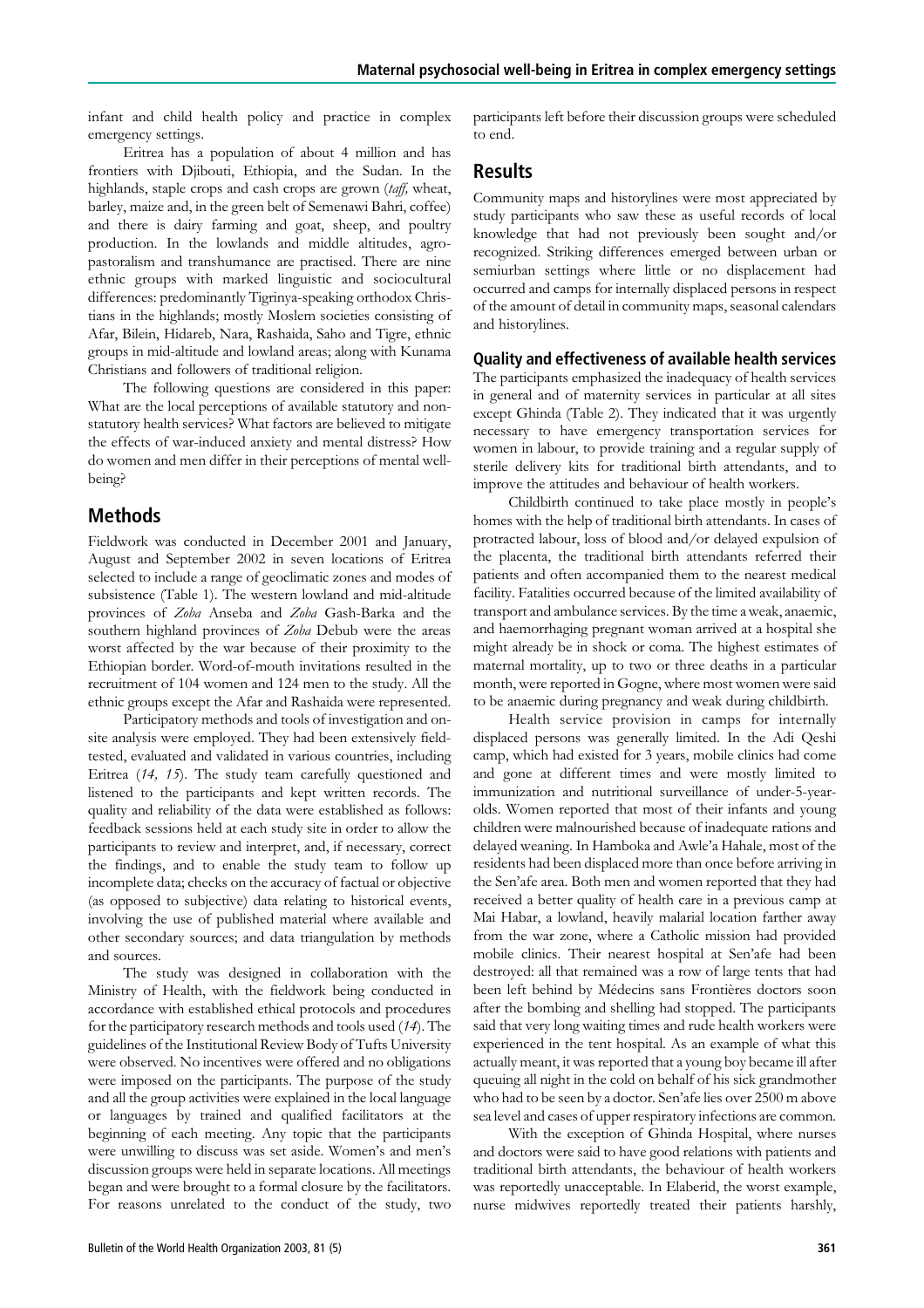| Table 1. Details of study sites and participants <sup>a</sup>                                                                                                                                                                                                       |                      |  |  |  |
|---------------------------------------------------------------------------------------------------------------------------------------------------------------------------------------------------------------------------------------------------------------------|----------------------|--|--|--|
| <b>Study site</b>                                                                                                                                                                                                                                                   | <b>Participants</b>  |  |  |  |
| Adi Qeshi (a lowland camp for internally displaced persons).<br>Located between Barentu (a small city) and Gogne (a small town) in Zoba Gash Barka, continuing to be administered as<br>sub-Zoba Lalai Gash. Almost entirely Tigrinya Christian Orthodox residents. | 21 women<br>35 men   |  |  |  |
| <b>Awle'a Hahyle</b> (a highland camp for internally displaced persons).<br>Located on the outskirts of Sena'fe (a large town) in Zoba Debub. Almost entirely Saho Muslim residents.                                                                                | 15 women<br>$16$ men |  |  |  |
| <b>Elaberid</b> (a small mid-altitude town), Zoba Anseba.<br>Located on the main road between Asmara (the capital) and Keren (a small town). A diverse population comprising Bilein,<br>Tigre, Tigrinya and other ethnic groups. Christians and Muslims.            | 19 women<br>14 men   |  |  |  |
| Ghinda (a large mid-altitude town), Zoba Semenawi Qeyih Bahri.<br>Located on the main road between Asmara and Massawa (a major port city). A diverse population comprising Tigre, Saho,<br>Bilein, Tigrinya and other ethnic groups. Christians and Muslims.        | 16 women<br>7 men    |  |  |  |
| Gogne (a small lowland town), Zoba Gash Barka.<br>Located between Barentu (a large town) and Tessenei (a large town). A diverse population comprising Kunama, Nara,<br>Tigre, Hidareb and other ethnicities. Christians and Muslims.                                | 8 women<br>11 men    |  |  |  |
| Hamboka (a highland camp for internally displaced persons), Zoba Debub.<br>Located on the main road between Sena'fe and Zalambessa. Residents almost all Tigrinya Christians.                                                                                       | 13 women<br>28 men   |  |  |  |
| Shi'eb (a small lowland town), Zoba Debubawi Qeyih Bahri.<br>Located on the main road between Af'abet (a large town) and Massawa. A predominantly Muslim population including<br>members of the Tigre, Saho and Rashaida ethnic groups.                             | 12 women<br>13 men   |  |  |  |

<sup>a</sup> There were no Rashaida or Afar participants in the group discussions.

routinely saying to women in labour ''So you expect to have a baby without pain, do you?''. In contrast, traditional birth attendants were reported to have commendable skills with pregnant and newly-delivered mothers but they were not duly recognized by the formal health care system. The Ministry of Health training programme for traditional birth attendants was perceived to be good. Most trained traditional birth attendants continued to have a good rapport with their clients but they lacked material support from the ministry. At Elaberid and Ghinda the question of cash payment for trained traditional birth attendants was debated in women's discussion groups. Some of the traditional birth attendants present found the idea of cash payment problematic because it undermined the humanitarian and prestigious role that earned them trust and respect in their communities. Others did not object to cash payment and said that nakfa 20–40 (less than US\$ 4) per delivery was too little. All traditional birth attendants emphasized the need for formal training and regular supplies of sterile delivery kits.

## Factors mitigating the effects of war-induced anxiety and distress

At the micro level, the factors that were believed to mitigate mental ill-health in women included protective traditional practices during pregnancy and childbirth. It was said that, even in normal times, pregnancy and childbirth were associated with anxiety and mental distress in women. For this reason most Eritrean women are traditionally provided with special care and support during pregnancy, childbirth, and beyond. Most ethnic groups still uphold the tradition of postpartum seclusion and rest for mothers who have just given birth. At this time, mothers are exempted from any work other than breastfeeding, and their families and friends help with domestic tasks and ensure that they eat and rest well. Among the Tigrinya highlanders and other Christians this period may last for 40–80 days, while among Muslims a period of up to 6 months or even longer is allowed.

The war limited women's ability to enjoy postpartum seclusion and rest. The absence of husbands, brothers and brothers-in-law and the associated loss of material, moral and emotional support added to the burdens of expectant and lactating women. Women emphasized the value of social support from family, friends and confidantes, including traditional birth attendants. Nevertheless, even during and after the war, most people were said to be in good mental health and cases of severe mental illness were rare, even among mothers who had just given birth.

Women in Gogne concluded that the best ''maternity leave'' practices were those of the Hidareb ethic group. A Hidareb man takes full responsibility for the care of his wife and new baby during the first 5–6 months postpartum, making provision for his mother-in-law to live in the family home and look after her daughter and new grandchild. If his wife and baby fail to thrive he dismisses his mother-in-law and brings in a substitute carer. Such dismissals were believed to have little or no social consequences, because a mother-in-law who failed to feed and care for her own daughter would expect to leave and spare her son-in-law the shame and ridicule he would otherwise have to endure in the community.

Women in the Adi Qeshi and Hamboka camps reported that traditional postpartum seclusion and rest were no longer possible because of lack of resources. The case of a young mother, who had been mentally ill during her pregnancy and had deteriorated after delivery, was discussed in Hamboka. This woman could not breastfeed and care for her baby, which was therefore fed on goat's milk by relatives. The woman was taken to stay with her mother, who lived in another village. Women in Gogne and Ghinda mentioned rare but similar cases of maternal mental illness before and after childbirth. They believed the causes to be unwanted pregnancy and lack of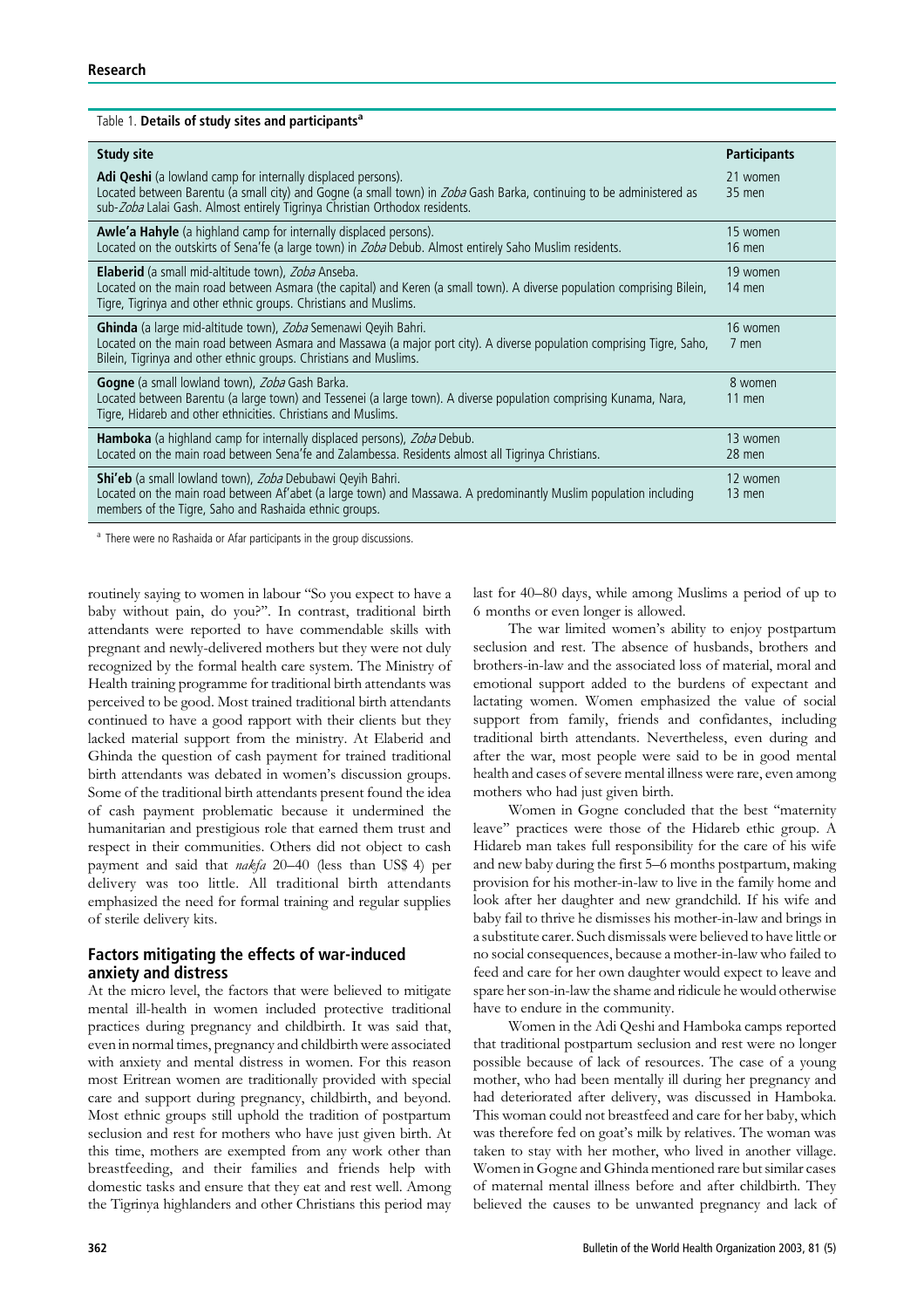| <b>Site</b>     | <b>Statutory services</b>                                                      |                                                                                                                                                                                 | <b>Non-statutory services</b>                                 |                                  |
|-----------------|--------------------------------------------------------------------------------|---------------------------------------------------------------------------------------------------------------------------------------------------------------------------------|---------------------------------------------------------------|----------------------------------|
|                 | General                                                                        | Maternity/maternal and child health                                                                                                                                             | <b>Traditional birth</b><br>attendants                        | Nongovernmental<br>organizations |
| Adi Qeshi       | Successful distribution<br>of bednets (malaria<br>programme)                   | Intermittent mobile clinics (outreach<br>programme); nutritional surveillance<br>tent                                                                                           | Yes; some trained                                             | None or limited                  |
| Awle'a Hahyle   | Very limited or none                                                           | Very limited or none                                                                                                                                                            | Practice dying out                                            | Not mentioned                    |
| <b>Elaberid</b> | Health centre.<br>Mismanaged distribution<br>of bednets (malaria<br>programme) | Limited (childbirth referrals go to Keren<br>hospital). Women discouraged by health<br>workers' bad behaviour and by perceived<br>high maternal mortality rates in the hospital | Yes; some trained but<br>lacking equipment and<br>recognition | <b>None</b>                      |
| Ghinda          | Health centre,<br>hospital and clinic                                          | Excellent. Positive and caring attitude<br>and behaviour of health workers                                                                                                      | Yes; excellent collaboration<br>with hospital when needed     | Not mentioned                    |
| Gogne           | Almost none; one clinic<br>with very limited human<br>and material resources   | None. Two or three women may die in<br>childbirth in one month; miscarriages and<br>stillbirths increase during the malaria season                                              | Yes; some trained but<br>lacking in equipment                 | None or limited                  |
| <b>Hamboka</b>  | Very limited or none                                                           | Very limited or none                                                                                                                                                            | Yes; some trained                                             | Limited                          |
| Shi'eb          | Limited                                                                        | Limited                                                                                                                                                                         | <b>None</b>                                                   | Not mentioned                    |

social support, particularly among young and unmarried women. A mother's inability to relate to her infant and failure to breastfeed and care for it were the most commonly identified indicators of maternal mental illness.

At the macro level the most important protective factor for internally displaced persons in camps was reported to be statutory social support in the form of assisted relocation. A special effort was made to allow village units to remain together even after displacement. For example, people in the Adi Qeshi camp, named after a cluster of evacuated villages, reported that much of their anxiety was alleviated by the manner in which their flight to safety was facilitated. Lorries, buses and trucks had been provided primarily for the vulnerable, i.e. pregnant and nursing women, children, the sick and the elderly, while able people had left their villages on foot when Ethiopian attack was imminent. Villagers and their administrators and leaders were taken to a camp equipped with tents, latrines, water points and reservoirs. The administrators and leaders were thus able to maintain contact with the people for whom they were responsible, and the surviving men and women were not required to prove their identities and family sizes to officials or aid workers whom they did not know. The village administrators worked closely with the Eritrean Relief and Refugee Commission in order to expedite the distribution of food and blankets and to facilitate the immunization of children. This helped to maintain pre-existing social ties and support networks. Moreover, people were kept informed about events outside their camp through the national radio station, *Dimtsi Hafash*, and through regular meetings convened by the administrators. Most participants believed that a sense of being in touch with their own community and the country as a whole protected them from *Chinquet* (mental oppression),  $\hat{H}$ asab (thinking too much) and  $\hat{I}$ hihta (sighing). However, some expressed weariness about the length of time they had lived in camps. In Adi Qeshi, women explained that even if the peace agreement and border demarcation went smoothly they might not be able to return to their homes until their villages were cleared of land mines.

## Gender and mental well-being

Overall, men and women were equally prepared to participate in group discussions of mental well-being in general terms. In the Adi Qeshi camp, women reported that previous visitors had repeatedly asked many questions about violence and trauma they might have experienced. Although many women had suffered, most had coped reasonably well "thanks to *Qidisti* Mariam'' (Saint Mary), who ''helps women during the difficult periods of pregnancy and childbirth''. As time passed, some women had become frustrated about their prolonged dependence on hand-outs and food aid and the loss of *Oisanet* (serenity, peace of mind). These women preferred not to discuss the matter further.

Marked differences were found between men's and women's reported psychosocial well-being in the community and their priorities for action when peace returned. In Elaberid, Ghinda and Gogne, men discussed the increasing prevalence of restlessness during daytime and sleeplessness at night caused by the prolonged conflict and uncertainty about the prospects of lasting peace. In the Adi Qeshi camp, men discussed their inability to come to terms with the loss of lives and assets. They described overwhelming feelings of anger and a desire to take revenge. In the Hamboka camp, men were mainly concerned about their reputations. They believed that they were being blamed for starting the war by failing to resolve disputes with neighbours on the other side of the border.

# **Discussion**

A sociocultural basis for research and humanitarian interventions has recently been advocated in order to bring about psychosocial well-being among the survivors of disasters (9, 11, 16). WHO supports the view that preconceived and/or crude notions of mass trauma (as manifested by post-traumatic stress disorder) and social dysfunction should not drive humanitarian action (18, 19). Nongovernmental organizations such as the Save the Children Fund have also advocated caution in this matter (20). Nevertheless, it remains rare for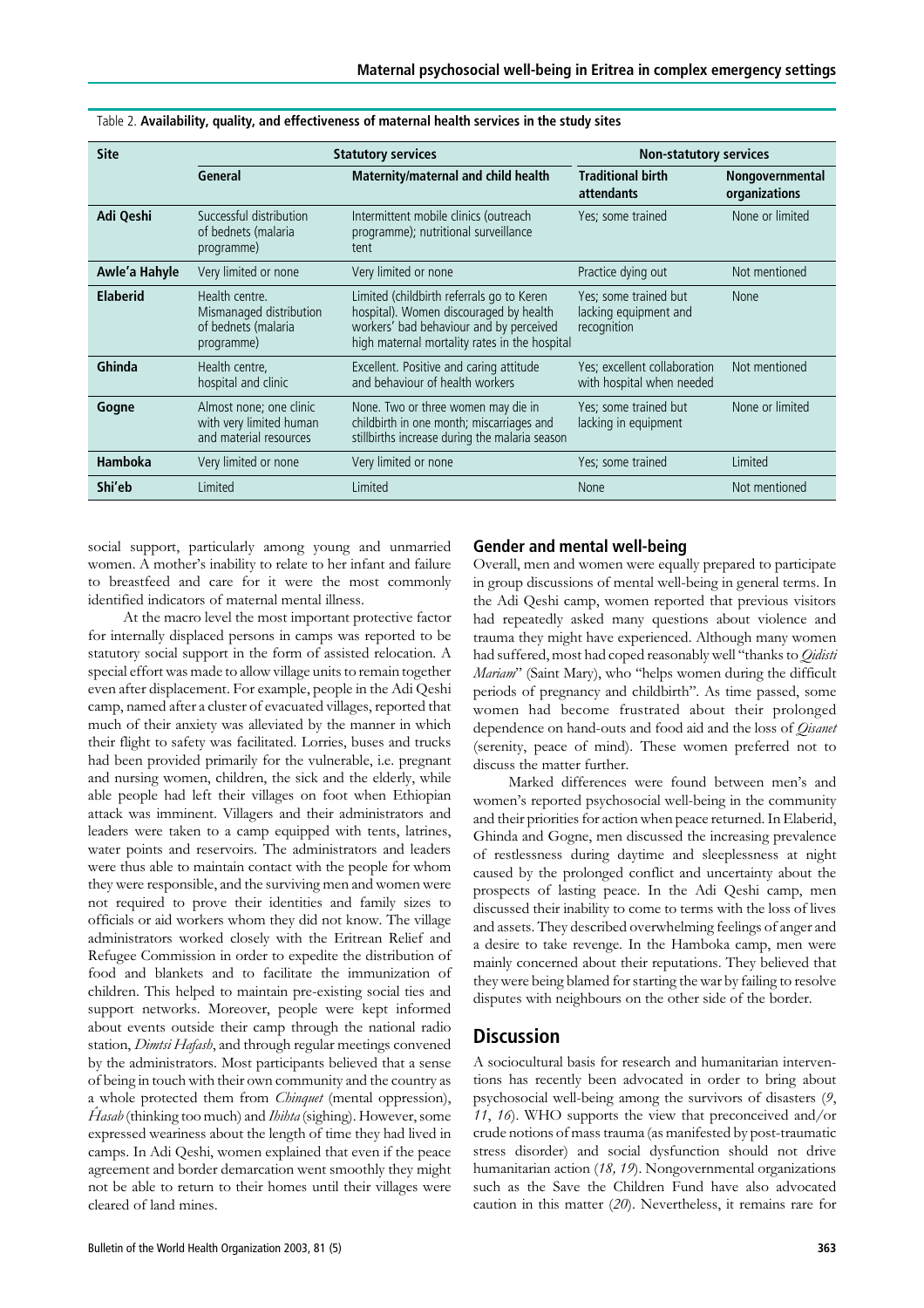psychosocial projects to be based on assessments of local sociocultural contexts and/or expressed needs. Many needs assessment exercises concentrate on requirements for what funding and operational agencies have to offer rather than on needs articulated by victims (17, 18). The present study has set out to demonstrate that understanding the context and expressed needs and priorities of survivors of complex emergencies is both essential and achievable.

The situation in Eritrea does not precisely fit the conventional definition of a complex humanitarian emergency. This term was coined to distinguish so-called natural disasters from those caused by political turmoil, conflict and war (21). However, most if not all disasters are complex, be they natural or man-made. Eritrea has experienced both kinds of disaster. During the armed struggle for independence from 1961–91, primary and secondary health care systems were developed under complex and chronic emergency conditions in response to pressing problems among both civilians, mostly in rural areas, and members of the armed liberation movement. A symbiotic relationship existed between the civilian and armed groups. The civilians depended on the armed groups for material social support, including health care provision, while the armed groups depended on the civilians for moral support, protection and emotional social support. Both relied on mutual and timely social support of the cognitive type (22). There is much evidence of individual and collective resilience and resourcefulness in the face of war and calamity (23, 24). However, this does not mean that people who succumb to mental illness should be overlooked. The mental well-being and morale of mothers with infants and young children should be attended to, as women bear the burden of responsibility of maintaining their families, bringing up future citizens and preserving the social fabric, health and well-being of their communities in emergency conditions (13).

The health and mental well-being of mothers and infants are protected and promoted at the micro level by social support in the form of postpartum seclusion and rest for mothers, and at the macro level by social support in the form of governmentassisted relocation. On the other hand, prolonged and multiple or serial displacements present risk. Traditional birth attendants have a major role in the promotion of maternal mental well-being. The formal recognition and integration of trained traditional birth attendants in mainstream maternity services may be viable and sustainable in post-conflict primary heath care in Eritrea. The problem of harsh and ill-mannered health

workers is not unique to the settings described in this paper. Other studies have found that nurse midwives may be abusive to their patients for various reasons, ranging from professional insecurity to a notion of patient inferiority (25). Such abuse discourages women from seeking medical care during pregnancy and childbirth (26). Traditional birth attendants could conceivably be recruited to train nurse midwives in the care of patients. Of course, many nurse midwives and other health workers care for their patients with professional integrity and compassion. Unfortunately, news of bad practice travels quickly and may have a more lasting impact on perceptions.

Concern over the quality and reliability of qualitative data can safely be allayed. Participant checking and cross-checking with other reliable sources have confirmed the accuracy of lay people's knowledge of their own social and political history and geography. For example, the data from Gogne's historyline concur with published historical accounts of the ethnic diversity, political allegiances and conflict in the region (27, 28). Women's accounts of shortcomings in maternity health services were corroborated by visiting the health facilities mentioned and by reviewing independent sources (29). Participatory qualitative research of the type described here can evidently help to address the problems of unreliable and unusable data relating to disasters (30). *n*

#### Acknowledgements

We thank the following: the participants, who gave generously of their time and knowledge; Ayesha Sa'id and Sa'edia Suleiman, interpreters of the Kunama and Saho languages, respectively; Sister Kidisty Habte, Sister Azenegash Ghebresellasie and Dr Tesfaldet Teclemichael for helpful insights; and two anonymous reviewers for constructive criticisms of an earlier draft of this paper. The Eritrean Ministry of Health and USAID/Technical Assistance and Support Cooperation provided logistical assistance.

Funding: The study was funded by Tufts University Henry R. Luce Professorship in Science and Humanitarianism. Additional fieldwork was supported by the United States Centers for Disease Control and Prevention, National Center for Environmental Health, International Emergency and Refugee Health Branch, Requisition No. IER08/01.

Conflicts of interest: None declared.

#### **Résumé**

### Bien-être psychosocial maternel en Erythrée : application de méthodes et d'outils d'investigation et d'analyse participatifs dans des situations d'urgence complexes

Objectif Définir comment est perçue la notion de bien-être psychosocial maternel dans des environnements touchés par la guerre en Erythrée.

Méthodes Des méthodes et des outils d'investigation et d'analyse participatifs prétestés et validés ont été utilisés pour permettre aux participants d'effectuer un travail de collecte de données qualitatives, d'analyse sur le terrain et d'interprétation des données.

Résultats En Erythrée, le bien-être psychosocial des mères est assuré principalement par les systèmes traditionnels de protection sociale qui se situent pour la plupart hors du champ des soins de santé primaires institutionnalisés. Les accoucheuses traditionnelles maintiennent un lien essentiel entre les deux systèmes. La formation systématique de ces dernières et la fourniture réqulière de trousses d'accouchement stériles semblent être des options valables, tant sur le plan de la politique de santé que sur le plan pratique, face aux problèmes d'effondrement de l'infrastructure et de surmenage et/ou de mauvais comportement du personnel des services de maternité structurés faisant suite à un conflit.

Conclusion Compte tenu des progrès méthodologiques de la recherche en santé et du manque la pénurie de données sur le bienêtre psychosocial maternel dans des situations d'urgence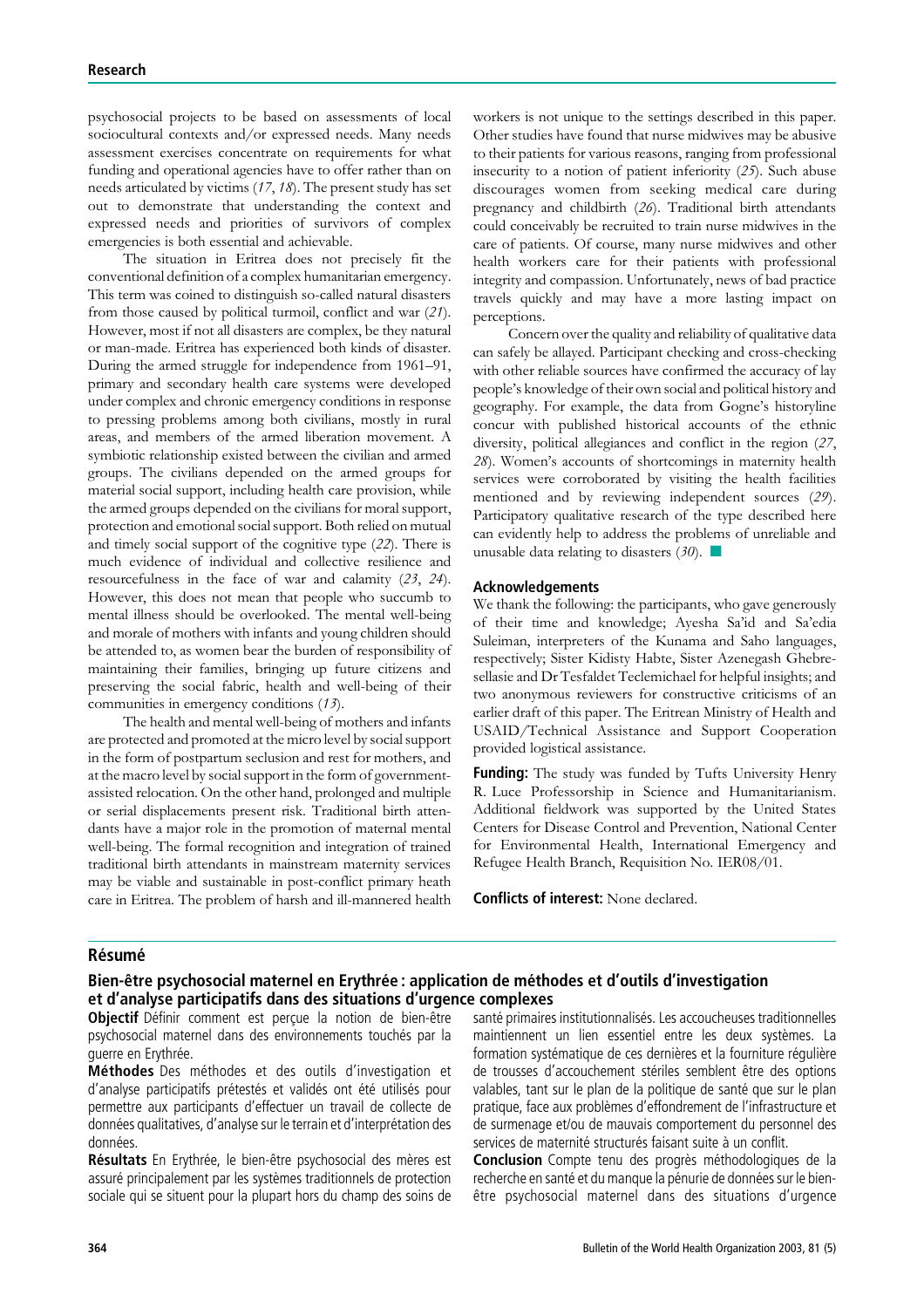complexes, il serait utile que les chercheurs et les praticiens fassent preuve de créativité et unissent leurs efforts pour rassembler des données factuelles fiables sur lesquelles pourraient s'appuyer la politique et la pratique en matière de santé maternelle, de santé

mentale et de protection sociale. Le recours à des méthodes participatives facilite un véritable engagement des principaux acteurs et permet d'améliorer la qualité, la fiabilité et la commodité d'utilisation des données.

#### Resumen

## El bienestar psicosocial materno en Eritrea: aplicación de métodos e instrumentos de investigación y análisis de carácter participativo en entornos de emergencia complejos

Objetivo Establecer el contexto en que se interpreta el bienestar psicosocial materno en los entornos afectados por conflictos bélicos en Eritrea.

Métodos Se emplearon instrumentos de investigación y análisis y métodos de carácter participativo, debidamente preensayados y validados, para permitir a los participantes colaborar en los procesos de recopilación de datos cualitativos, análisis in situ e interpretación.

Resultados El bienestar psicosocial materno en Eritrea se mantiene principalmente gracias a sistemas tradicionales de apoyo social que en su mayoría no forman parte de la atención primaria obligatoria. Las parteras tradicionales constituyen un eslabón crucial entre esas dos esferas. La capacitación formal y el suministro regular de kits estériles para partos parecen ser opciones válidas para la política y práctica sanitarias ante los retos posconflicto que suponen una infraestructura arruinada y una fuerza laboral desbordada y/o poco delicada en los servicios de maternidad.

Conclusión Considerando los avances metodológicos de las investigaciones sanitarias y la escasez de datos sobre el bienestar psicosocial materno en los entornos de emergencia complejos, es preciso que los especialistas y los profesionales colaboren para buscar creativamente pruebas sólidas en las que basar la acción normativa y práctica en los servicios de maternidad, salud mental y atención social. Los métodos participativos ayudan a lograr un compromiso provechoso por parte de interesados directos clave y mejoran la calidad, fiabilidad y usabilidad de los datos.

ملخص

المعافاة السيكولوجية لدى الأمهات في إريتريا؛ تطبيق الطرق التشاركية وأدوات التقصَّى والتحليل في مواقع الطوارئ المركبة

يستحقان الاعتبار في السياسات وفي الممارسات الصحية لمواجهة .<br>التحدِّيات التِي تظهر تلو الصرَّاعات وانهيار البـِنْيَة الأساسية وتُبعثر القوى العاملة وتفشيُّ الممارسات السيئة بينها في مرافق تقديم الرعاية الصحية للأمهات.

**الاستنتاج**: إن التقدَّم الـمُحْرَز في منهجيات البحوث الصحية وقلة المعطيات حولَ المعافاة السيكولوّجية للأمهاتٌ في المواقع التي تعاني من الطوارئ المركبة يستدعيان أن يتعاون العلماء والممارسون لإجراء بحوث مبتكرة تعطى بيِّنات وطيدة تصلح لأن تكون قاعدة تُبنى عليها السياسات والممارسات ْ في الرعاية الاجتماعيّة والصحة النفسية ورعاية الأمهات. إن الْطرقُ التشاركية تسهّل الإسهامُ الْفَعَّال لجميع العاملينُ المؤتْتِرين فَي المجتمع، وتعزُّز من وجود المعطيات وموثوقيتها وإمكانية الاستفادة منها. **الغرض:** التعرُّف على السياق الذي يُفهم من خلاله المعافاة السيكولوجية في المواضع التي تعاني من تأثير الحروب في إريتريا. الطَّويقة: ۖ استخدمت ۚ أدوات ۖ وطرق تشاركية ۖ مثبتة ۖ المصدوقية ۖ وسبق ۚ أن اختبرت في الاستقصاء والتحليل مما يعطى الفرصة للمشاركين للمساهمة

. متبرت عي مستنصف ريت مين منه يتسي معرف مستنصر مين مستند منه.<br>في جمع المعطيات المتعلقة بالجودة، وإجراء تحليل لها، وتفسير النتائج في مواقع الدراسة.

**الموجودات**: تُصان المعافاة السيكولوجية في إريتريا وتُحفظ بشكل أساسي سو بوتات . كلمات المناده السينونوجية في إريبريا وحفظ بسائل المناسي.<br>من قِبَلِ النُظُمِ التقليدية الشعبية للدعمِ الاجتماعي، والتي تقع في معظمها خاَّرج النطاق الرسمي للرعاية الأوليَّة. وتعمل الدايات البلديات كحلقة وصلَّ بين النطاقين الرسمي والشعبي التقليدي، ويبدو أن التدريب الرسمي والإمداد المنتظم بعتائد الولادة ضمن شروط عقيمة خياران

#### References

- 1. Kessler RC. Psychiatric epidemiology: selected recent advances and future directions. Bulletin of the World Health Organization 2000;78:464-74.
- 2. Brundtland GH. Mental health in the 21st century. Bulletin of the World Health Organization 2000;78:411.
- 3. Gureje O, Alem A. Mental health policy development in Africa. Bulletin of the World Health Organization 2000;78:475-82.
- 4. Jenkins R. Making psychiatric epidemiology useful: the contribution of epidemiology to government policy. Acta Psychiatrica Scandinavica 2001;103:2-14.
- 5. Vos T, Mathers CD. Burden of mental disorders: Australian and global burden of disease studies. Bulletin of the World Health Organization 2000:78:427-38.
- 6. The world health report 2001—mental health: new understanding, new hope Geneva: World Health Organization; 2001.
- 7. Sayce L. From psychiatric patient to citizen: overcoming discrimination and social exclusion. Basingstoke: Macmillan; 2000. New York: St. Martin's Press; 2000.
- 8. Antonovsky A. Unraveling the mystery of health: how people manage stress and stay well. San Francisco: Jossey-Bass; 1987.
- 9. Ahearn FL. Psychosocial wellness: methodological approaches to the study of refugees. In: Ahearn FL, editor. Psychosocial wellness of refugees: issues in qualitative and quantitative research. New York: Berghahn Books; 2000. p. 3-33.
- 10. Lopes Cardozo B, Vergara A, Agani F, Gotway CA. Mental health, social functioning, and attitudes of Kosovar Albanians following the war in Kosovo. JAMA 2000;284:569-77.
- 11. Summerfield D. War and mental health: a brief overview. BMJ 2000;321: 232-5.
- 12. Summerfield D. The invention of post-traumatic stress disorder and the social usefulness of a psychiatric category. BMJ 2001;322:95-8.
- 13. Almedom AM. Mother's morale and infant health in Ethiopia. In: Boyce AJ, Reynolds V, editors. Human populations: diversity and adaptation. Oxford: Oxford University Press; 1995. p. 138-54.
- 14. Almedom AM, Blumenthal U, Manderson L. Hygiene evaluation procedures: Approaches and methods for assessing water- and sanitation-related hygiene practices. Boston (MA): International Nutrition Foundation for Developing Countries; 1997.